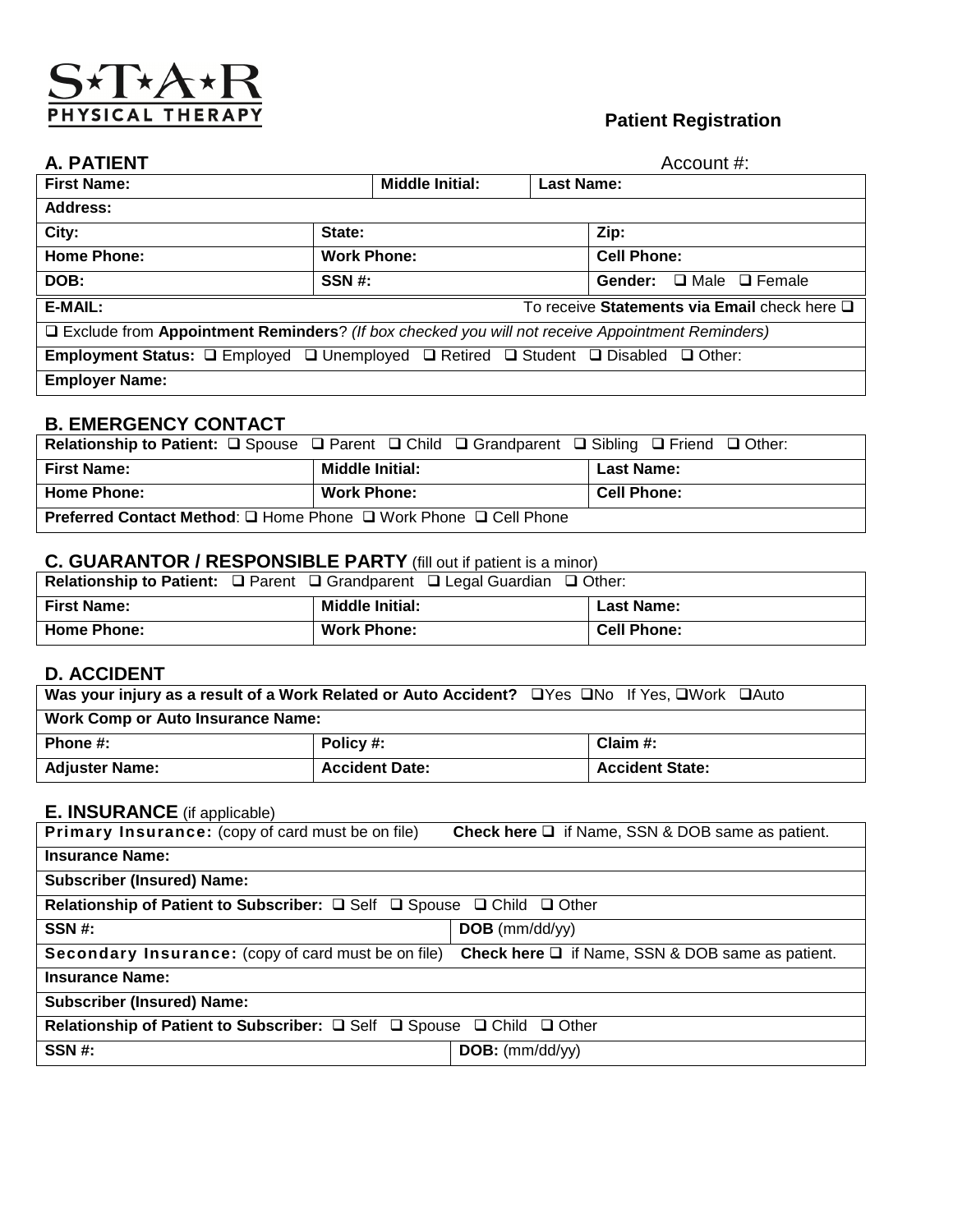# $\underbrace{S\star T\star A\star R}_{\text{PHYSICAL THERAPY}}$

### **Patient Health Questionnaire**

| <b>Patient Name:</b>                                                                                                                                           |                    |                | DOB:              | <b>Account #:</b>                  |
|----------------------------------------------------------------------------------------------------------------------------------------------------------------|--------------------|----------------|-------------------|------------------------------------|
|                                                                                                                                                                |                    |                |                   | <b>□Retired □Student □Disabled</b> |
|                                                                                                                                                                |                    |                |                   |                                    |
| Work activities mostly include (check all that apply)<br>$\Box$ Sitting<br>$\Box$ Lifting                                                                      |                    |                | □ Use of Computer | $\Box$ Bending                     |
| $\Box$ Standing<br>$\Box$ Walking                                                                                                                              |                    | $\Box$ Driving |                   | $\Box$ Other                       |
|                                                                                                                                                                |                    |                |                   |                                    |
| How do you rate your health? <b>QExcellent</b> QGood QFair QPoor                                                                                               |                    |                |                   |                                    |
| When did your <b>current symptoms begin</b> ? (date) _____/_____/ _____ or (time period)<br>Have you experienced these symptoms before (please explain below)? |                    |                |                   |                                    |
|                                                                                                                                                                |                    |                |                   |                                    |
| Do you currently exercise, play sports, or have hobbies (if yes, please describe below)?                                                                       |                    |                |                   |                                    |
|                                                                                                                                                                |                    |                |                   |                                    |
| How did your injury occur or symptoms begin (check all that apply)?<br>□ Accident - Work Related                                                               | $\Box$ Bending     |                | $\Box$ Reaching   | $\Box$ Lifting                     |
| □ Accident - Motor Vehicle                                                                                                                                     | □ Gradual Onset    |                | $\Box$ Falling    | $\Box$ Other                       |
| Accident - Third Party / Liability                                                                                                                             | No Apparent Reason |                | $\Box$ Dressing   |                                    |
| Indicate daily activities you are having trouble with due to this injury or onset of symptoms (check all that apply)?                                          |                    |                |                   |                                    |
| □ Sitting _______ minutes                                                                                                                                      | $\Box$ Rising      |                | $\Box$ Lying      | $\Box$ Grooming                    |
| □ Standing _______minutes                                                                                                                                      | $\Box$ Turning     |                | $\Box$ Dressing   | $\Box$ Bending                     |
| □ Walking _______ feet                                                                                                                                         | $\Box$ Driving     |                | $\Box$ Reaching   | $\Box$ Athletics                   |
| □ Sleeping ______ hours                                                                                                                                        | $\Box$ Stairs      |                | $\Box$ Housework  | $\Box$ Other                       |
| What treatment & testing have you received (check all that apply)?                                                                                             |                    |                |                   |                                    |
| □ Physical Therapy                                                                                                                                             | $\Box$ Bracing     |                | $\Box$ Injection  | $\Box$ Medication                  |
| Occupational Therapy                                                                                                                                           | $\Box$ Orthotics   |                | $\Box$ Myelogram  | $\Box$ Chiropractic                |
| □ Nerve Conduction Study                                                                                                                                       | □ CT Scan          | $\square$ MRI  |                   | $\Box$ X-Ray                       |
|                                                                                                                                                                |                    |                |                   |                                    |
|                                                                                                                                                                |                    |                |                   |                                    |
| Do you currently have any "flu type" symptoms (i.e. fever, coughing)? $\Box$ Yes $\Box$ No If yes, what symptoms:                                              |                    |                |                   |                                    |
|                                                                                                                                                                |                    |                |                   |                                    |
| Do you have any open cuts, lesions, or wounds? $\square$ Yes $\square$ No If yes, where:                                                                       |                    |                |                   |                                    |
| Have you fallen in the past year? $\Box$ Yes $\Box$ No If yes, how many times:                                                                                 |                    |                |                   |                                    |
| If yes to falling, did you sustain an injury as a result of the fall? $\Box$ Yes $\Box$ No                                                                     |                    |                |                   |                                    |
| Feeling of unsteadiness when standing or walking? □ Yes □ No                                                                                                   |                    |                |                   |                                    |
| Worries about falling?<br>$\Box$ Yes $\Box$ No                                                                                                                 |                    |                |                   |                                    |
| Do you experience frequent episodes of the following (check all that apply)?                                                                                   |                    |                |                   |                                    |
| $\Box$ Headaches<br>□ Balance Control<br>$\Box$ Dizziness<br>$\Box$ Ear Ringing<br><b>□</b> Nausea                                                             |                    |                |                   |                                    |
| Have you noticed a change in your bowel or bladder frequency or control? Q Yes Q No If yes, please explain:                                                    |                    |                |                   |                                    |
|                                                                                                                                                                |                    |                |                   |                                    |
| Do you wear glasses or contacts? $\Box$ Yes $\Box$ No                                                                                                          |                    |                |                   |                                    |
| Are you currently receiving home health services or have you within the last 4 weeks? OYes ONo                                                                 |                    |                |                   |                                    |
| Have you had any physical, occupational, or speech therapy this calendar year? OYes ONo                                                                        |                    |                |                   |                                    |
| Do you have a family member or friend who can assist you during your recovery and with your care? OYes ONo                                                     |                    |                |                   |                                    |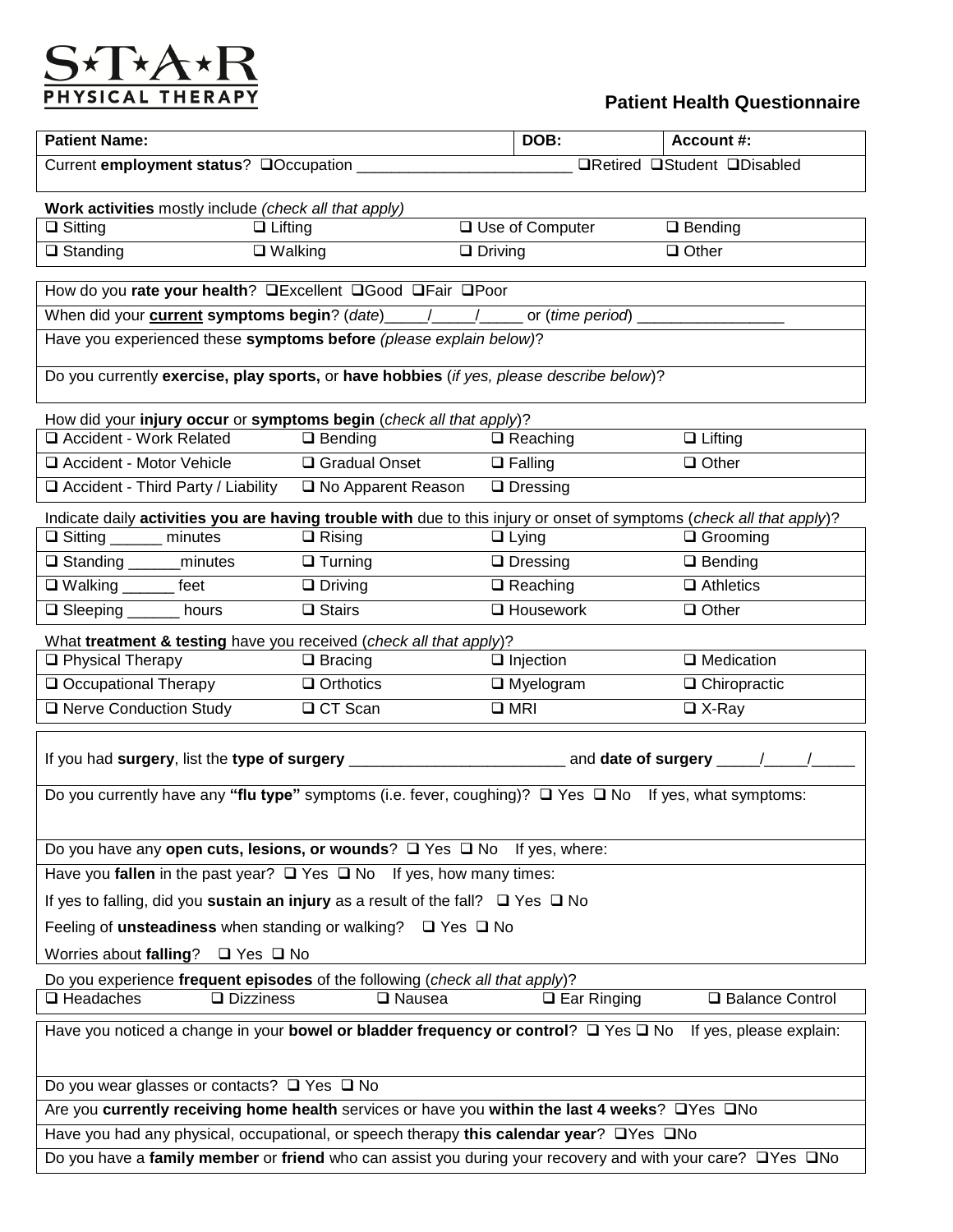| <b>Patient Name:</b> | DOB. | Account #: |
|----------------------|------|------------|
|                      |      | .          |
|                      |      |            |

Do you have, or have you had, **any of the following** (check all that apply)?

|   | asthma                      |   | cancer                  |   | <b>COPD</b>          |
|---|-----------------------------|---|-------------------------|---|----------------------|
| ◻ | currently pregnant          |   | diabetes                | □ | epilepsy             |
| ◻ | heart condition             | ◻ | hypertension            | ◻ | metal implants       |
|   | osteoarthritis              |   | osteoporosis            |   | pacemaker            |
| □ | peripheral vascular disease |   | previous surgery        |   | rheumatoid arthritis |
| ◻ | stroke history              |   | hearing problems        |   | problems urinating   |
| □ | recent infection            |   | joint / muscle swelling |   | other                |
|   | List additional history:    |   |                         |   |                      |

Use the following scales to **rate your average symptom level** (*circle the appropriate level for each body part*) " $0$ " = No Symptoms, "10" = Intense enough to seek emergency assistance

| <b>Back</b> : 0 1 2 3 4 5 6 7 8 9 10  | <b>Arm:</b> 0 1 2 3 4 5 6 7 8 9 10                                                                            | <b>Leg</b> : $0 1 2 3 4 5 6 7 8 9 10$ |
|---------------------------------------|---------------------------------------------------------------------------------------------------------------|---------------------------------------|
| <b>Neck:</b> $0 1 2 3 4 5 6 7 8 9 10$ | <b>Hand:</b> 0 1 2 3 4 5 6 7 8 9 10                                                                           | <b>Foot</b> : 0 1 2 3 4 5 6 7 8 9 10  |
|                                       | Please indicate on the chart below (reference the KEY), where specifically you feel the pain indicated above: |                                       |



Do you **take any medications** *(If Yes, please fill out below or you may provide a list of your medicines)*:

| <b>Prescription Medication</b> | Dosage | Frequency | <b>Medicine Route</b>              |
|--------------------------------|--------|-----------|------------------------------------|
|                                |        |           | $\Box$ Oral $\Box$ Injection       |
|                                |        |           | $\Box$ Injection<br>$\square$ Oral |
|                                |        |           | $\Box$ Injection<br>$\Box$ Oral    |

**Over the Counter Medications** *(Please check any OTC medications that you take regularly*):

| $\Box$ Aspirin / Ibuprofen $\Box$ Antacids |                  | □ Cough Medicine        | □ Cold Medicine      | $\Box$ Vitamins |
|--------------------------------------------|------------------|-------------------------|----------------------|-----------------|
| $\Box$ Allergy Relief                      | $\Box$ Laxatives | $\square$ Sleeping Aids | $\square$ Diet Pills | $\Box$ Other    |

Do you have allergies to **□** Latex □ Lidocaine □ Cortisone □ None Known □ Other:

What **goals** do you have for therapy? What do you **hope to accomplish**?

My **next appointment** with my doctor is on \_\_\_\_\_/\_\_\_\_\_/\_\_\_\_\_ No appt scheduled

| <b>Patient / Legal Representative Signature:</b> | Date: |
|--------------------------------------------------|-------|
| <b>Therapist Signature:</b>                      | Date: |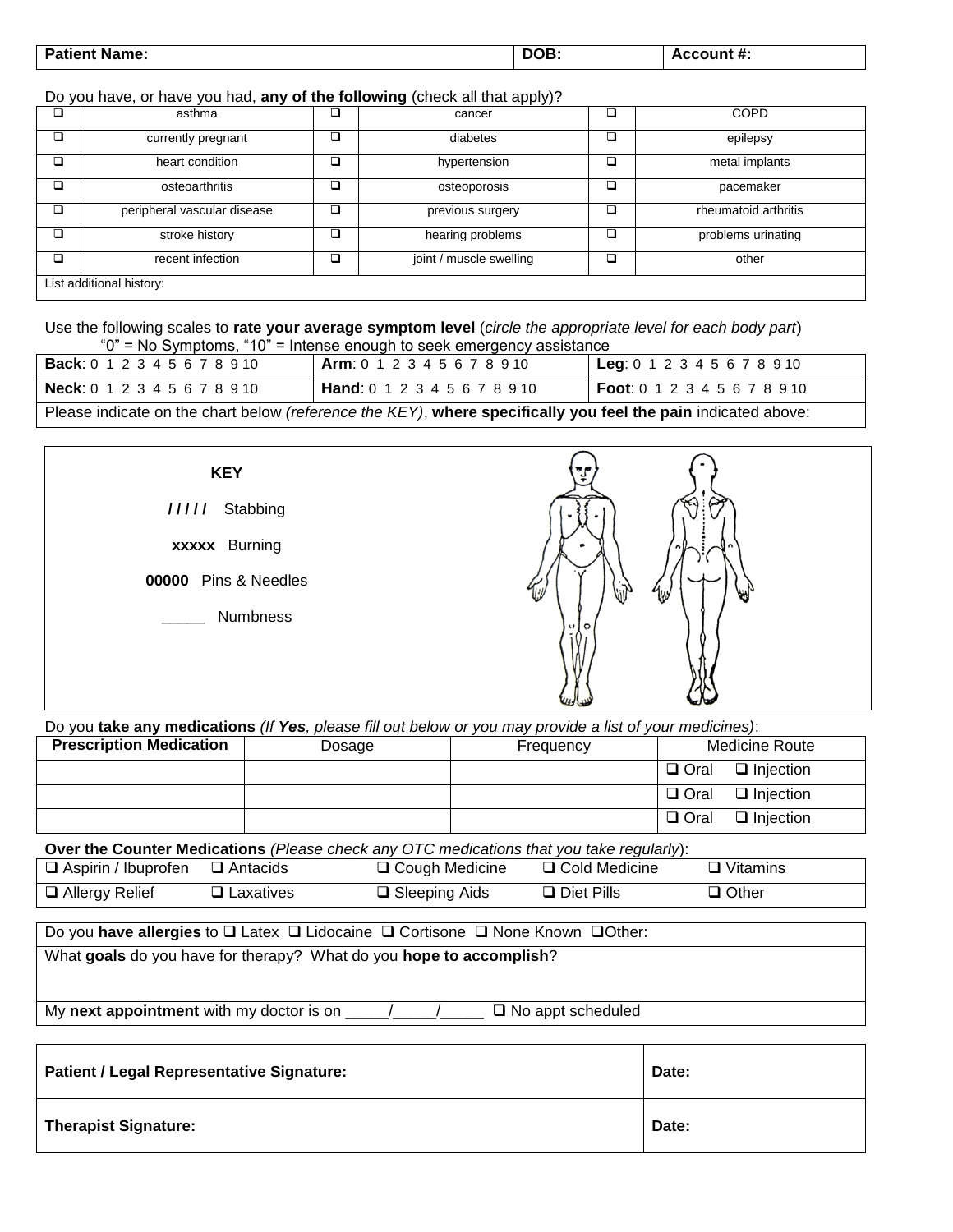## YSICAL THERA

#### **Consent & Statement of Financial Responsibility**

| <b>Patient</b><br>∶Name: | $- - -$<br>DOB. | Account #. |
|--------------------------|-----------------|------------|
|--------------------------|-----------------|------------|

**CONSENT TO TREATMENT:** I consent to rehabilitation and related services at STAR Physical Therapy, LLC. In doing so, I understand, acknowledge and affirm that such rehabilitation and related services may involve bodily contact, touch and / or direct contact of a sensitive nature.

**CANCELLATION AND NO SHOW POLICY:** We work hard to stay on schedule because your time is valuable to us! Staying on schedule also allows us to provide you with the appropriate amount of time with your therapist to maximize the benefits and give you the best possible outcomes.

Some important reminders regarding your scheduled appointments...

- **24 Hour Notice!** If you have to cancel an appointment, please try to provide us with at least 24 hours notice.
- **Running Late?** If you are running late, please call ahead and let us know. If you are running more than 15 minutes late, every attempt will be made to accommodate you. Your treatment may need to be modified or rescheduled in consideration of other patients with already scheduled appointments.
- **Frequent Cancelled or Missed Appointments**  If you regularly cancel or miss your appointments, we may ask that you return to your referring physician prior to scheduling any more therapy.

**ACCESS TO AND RELEASE OF HEALTH INFORMATION:** I consent to allow STAR Physical Therapy, LLC to use and disclose my protected health information (PHI) within STAR to carry out my treatment, to obtain payment and to carry out health care operation. My PHI may be disclosed to my health plan and/or its agents as necessary to verify benefits, authorize services and process medical claims. My PHI may be disclosed to outside health agencies or institutions involved in my continuing care and / or for emergency care purposes and otherwise permitted or required in the Notice of Privacy Practices.

**GUARANTEE OF PAYMENT**: In consideration of services rendered to me by STAR Physical Therapy, LLC I hereby guarantee payment for any and all services not covered or allowed by insurance. I also understand that all bills are due and payable upon receipt. I understand that the patient responsibility portion of my bill will be due and payable at the time of service. I understand that should my account with STAR become delinquent and turned over to a collection agency, that I, the undersigned, will be responsible to pay all collection agency fees, court costs or any other fees / costs associated with resolving my account balance.

RETURNED CHECKS: We are happy to accept your personal check; however, if your check is returned for any reason, you expressly authorize your account to be electronically debited or bank drafted for the amount of the check plus any applicable fees. The use of a check for payment is your acknowledgement and acceptance of this policy and its terms and conditions.

**ASSIGNMENT OF BENEFITS:** I hereby assign STAR Physical Therapy, LLC all my rights and claims for reimbursement under my health insurance policy. I agree to cooperate with STAR and to provide such information as is needed to establish my eligibility for such benefits.

**WAIVER AND RELEASE:** I hereby release, discharge and acquit STAR Physical Therapy, LLC its agents, representatives, affiliates, employees or assigns of and from any and all liability, claim, demand, damage, cause of action, or loss of any kind arising out of or resulting from my refusal to accept, receive or allow emergency and or medical services, including but not limited to ambulance service, Emergency Medical Technician, physician or urgent care services.

**NOTICE OF PRIVACY PRACTICES:** I acknowledge that a copy of the Notice of Private Practices is posted in the clinic and available for my review. Furthermore, I understand that I can request, and immediately receive, a copy of this document.